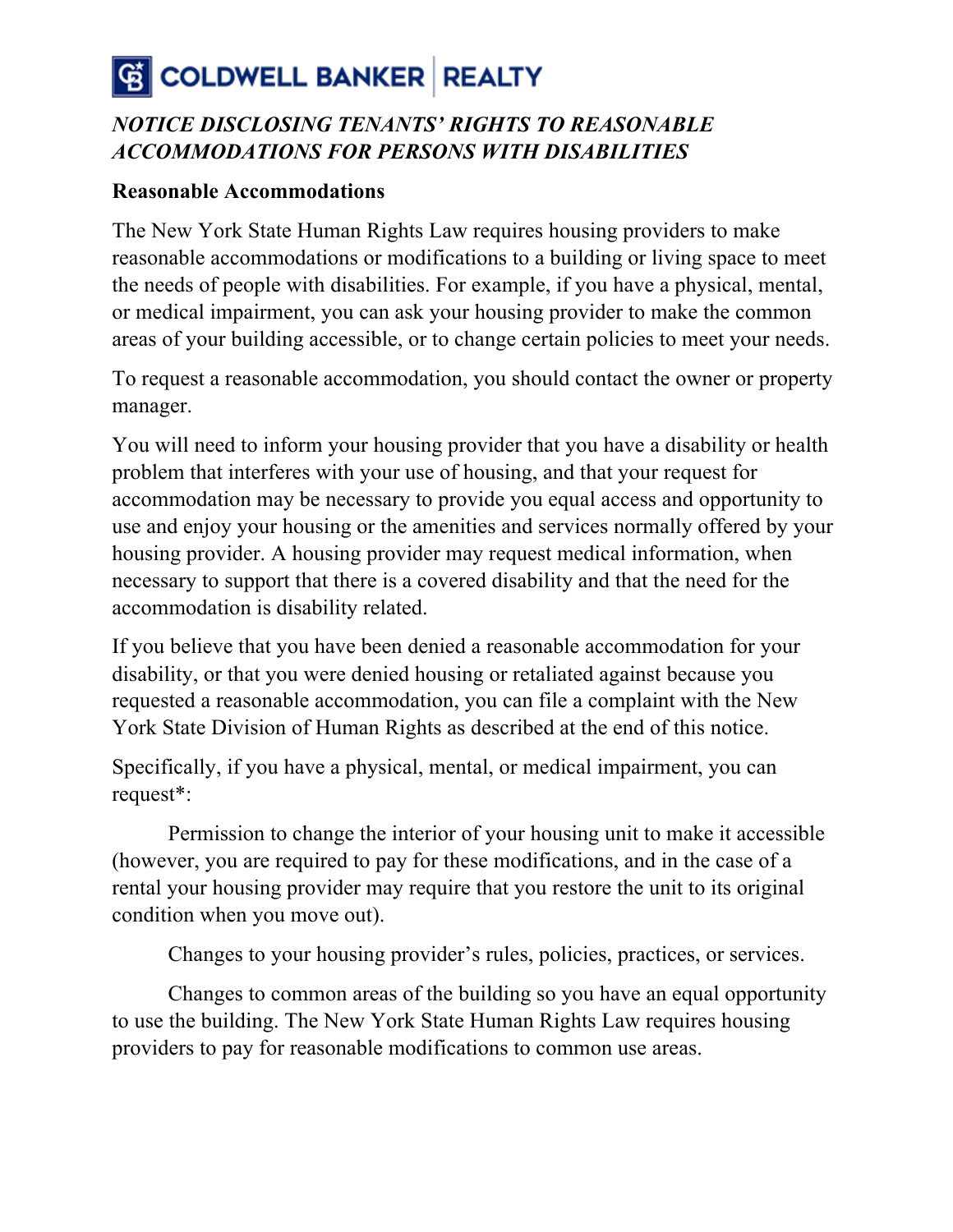# C COLDWELL BANKER REALTY

Examples of reasonable modifications and accommodations that may be requested under the New York State Human Rights Law include:

If you have a mobility impairment, your housing provider may be required to provide you with a ramp or other reasonable means to permit you to enter and exit the building.

If your healthcare provider provides documentation that having an animal will assist with your disability, you should be permitted to have the animal in your home despite a "no pet" rule.

If you need grab bars in your bathroom, you can request permission to install them at your own expense. If your housing was built for first occupancy after March 13, 1991, and the walls need to be reinforced for grab bars, your housing provider must pay for that to be done.

If you have an impairment that requires a parking space close to your unit, you can request your housing provider to provide you with that parking space or place you at the top of a waiting list if no adjacent spot is available.

If you have a visual impairment and require printed notices in an alternative format such as large print font or need notices to be made available to you electronically, you can request that accommodation from your landlord.

### **Required Accessibility Standards**

All buildings constructed for use after March 13, 1991, are required to meet the following standards: Public and common areas must be readily accessible to and usable by persons with disabilities; All doors must be sufficiently wide to allow passage by persons in wheelchairs; and all multi-family buildings must contain accessible passageways, fixtures, outlets, thermostats, bathrooms, and kitchens.

If you believe that your building does not meet the required accessibility standards, you can file a complaint with the New York State Division of Human Rights

### **How to File a Complaint**

A complaint must be filed with the Division within one year of the alleged discriminatory act. You can find more information on your rights, and on the procedures for filing a complaint, by going to www.dhr.ny.gov, or by calling 1- 888-392-3644 with questions about your rights. You can obtain a complaint form